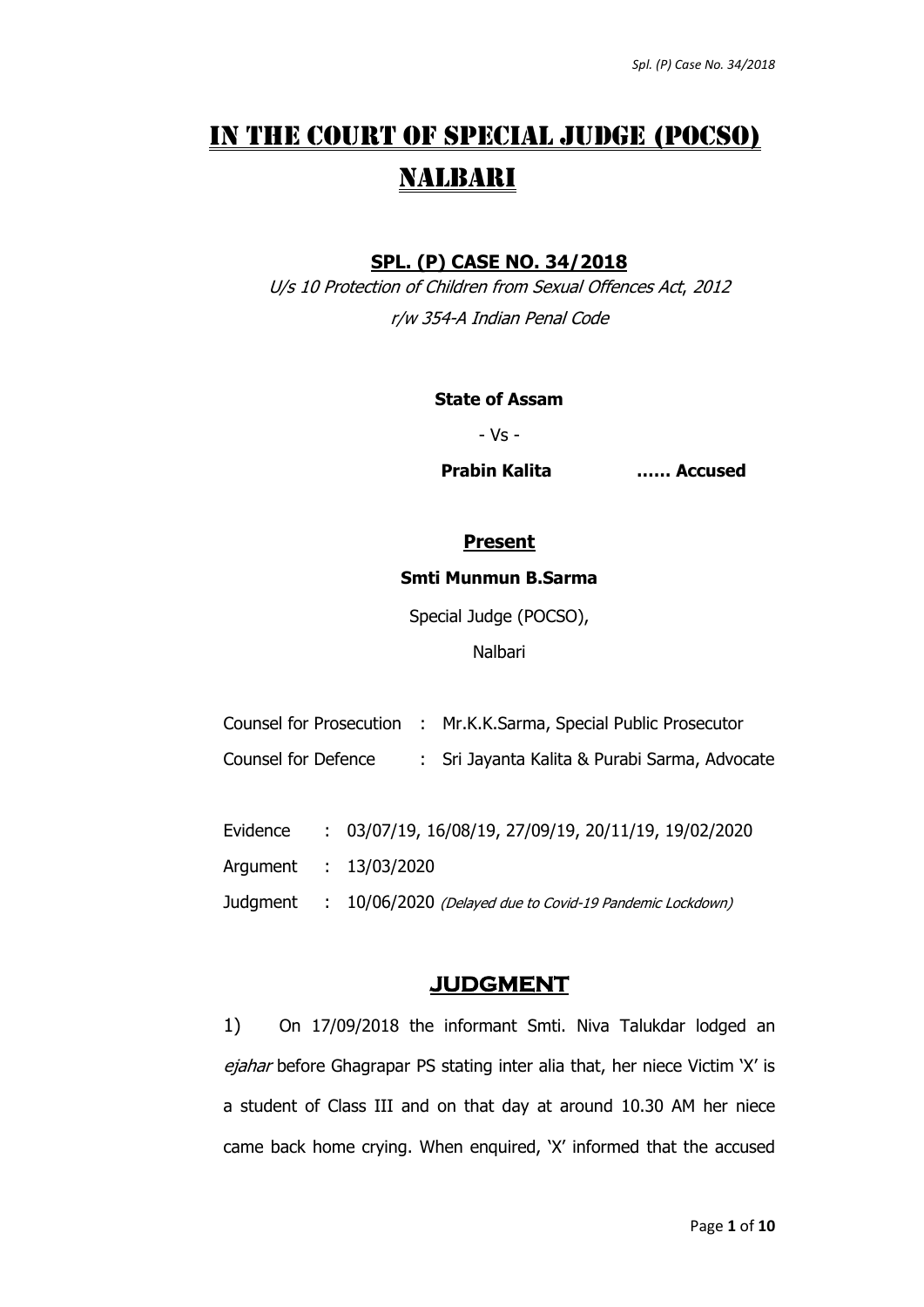Sri Prabin Kalita, who is Headmaster of her school, sexually assaulted her in the school room. They immediately went to school but the accused managed to flee. Hence, the present FIR.

2) On receipt of the FIR police registered a case as Ghagrapar P.S. Case No. 265/18 u/s 354 IPC r/w s.12 of Protection of Children from Sexual Offences Act, 2012 (hereinafter referred to as POCSO Act). The police went to the place of occurrence and examined the available witnesses. Statements of the witnesses were recorded, medical examination of the victim 'X' was done and her statement u/s 164 CrPC was duly recorded. On completion of investigation, a prima facie case having appeared against the accused, the IO submitted charge sheet against accused Prabin Kalita u/s 354 IPC r/w s.12 POCSO Act.

3) Cognizance was taken u/s 354 IPC r/w s.12 POCSO Act and the accused Prabin Kalita appeared before the court to face trial. Necessary copies were furnished to him. After considering the materials available on Case Record and Case Diary and prima facie case having appeared u/s u/s 354 IPC r/w s.12 POCSO Act, charges were framed and the content of the offences were read over and explained to the accused Prabin Kalita, to which he pleaded not guilty and claimed to be tried.

4) To prove the offence u/s 354 IPC r/w s.12 POCSO Act against the accused person, the prosecution side examined the following 11 (eleven) witnesses & exhibited 6 documents. To substantiate his claim, defence did not examine any witness. The accused person's case, as could be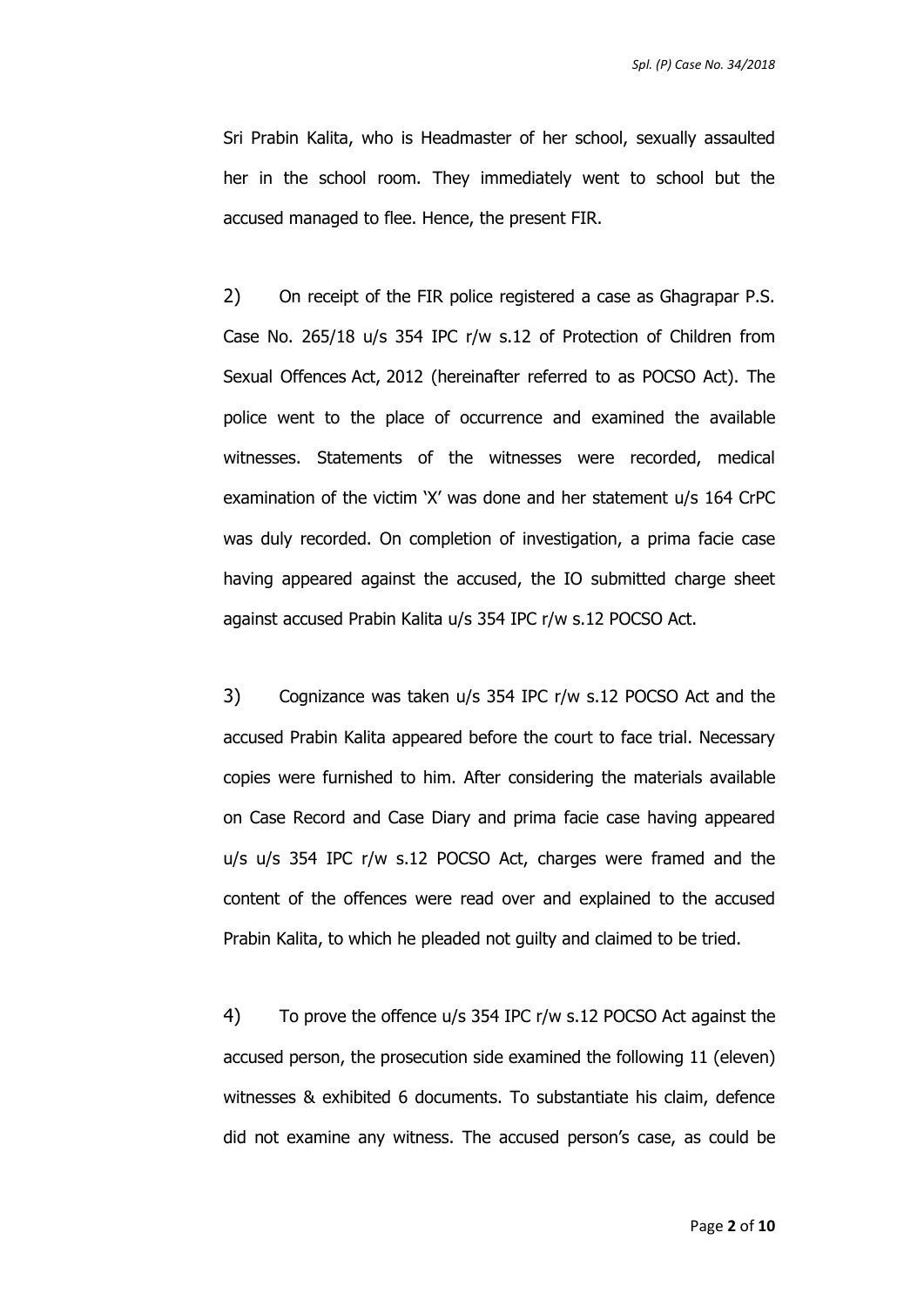ascertained from cross-examination of the prosecution witness was that of total denial.

## 5) The **points for determination** are –

- (a) Whether on 17/09/2018 at about 10-30 AM the accused Prabin Kalita committed sexual harassment upon the victim 'X' at No.150 Dalua LP School, thus, punishable u/s 354-A IPC?
- (b) Whether on the same date, time & place the accused Prabin Kalita committed sexual harassment victim 'X', aged 10 years, thus, punishable u/s 12 POCSO Act?

#### **Arguments Forwarded by Both Sides –**

6) Ld. Special Public Prosecutor argued that the evidences of the witnesses are clear that the accused did in fact sexually assaulted the victim 'X'. Medical evidences proved that the victim was above ten years but below 13 years at the time of incident & the Age Certificate showed that the victim was in fact 10 years few months. He prayed that maximum punishment should be given.

## **DISCUSSIONS, DECISIONS & REASONS THEREOF –**

7) I heard the arguments forwarded by the Ld. Special Public Prosecutor and ld. counsel for the accused. I have also gone through the materials available in the Case Record & the Case Diary. The charge u/s 354-A IPC r/w s.12 POCSO Act are analyzed herein below in view of the materials available on record and the argument forwarded by both side.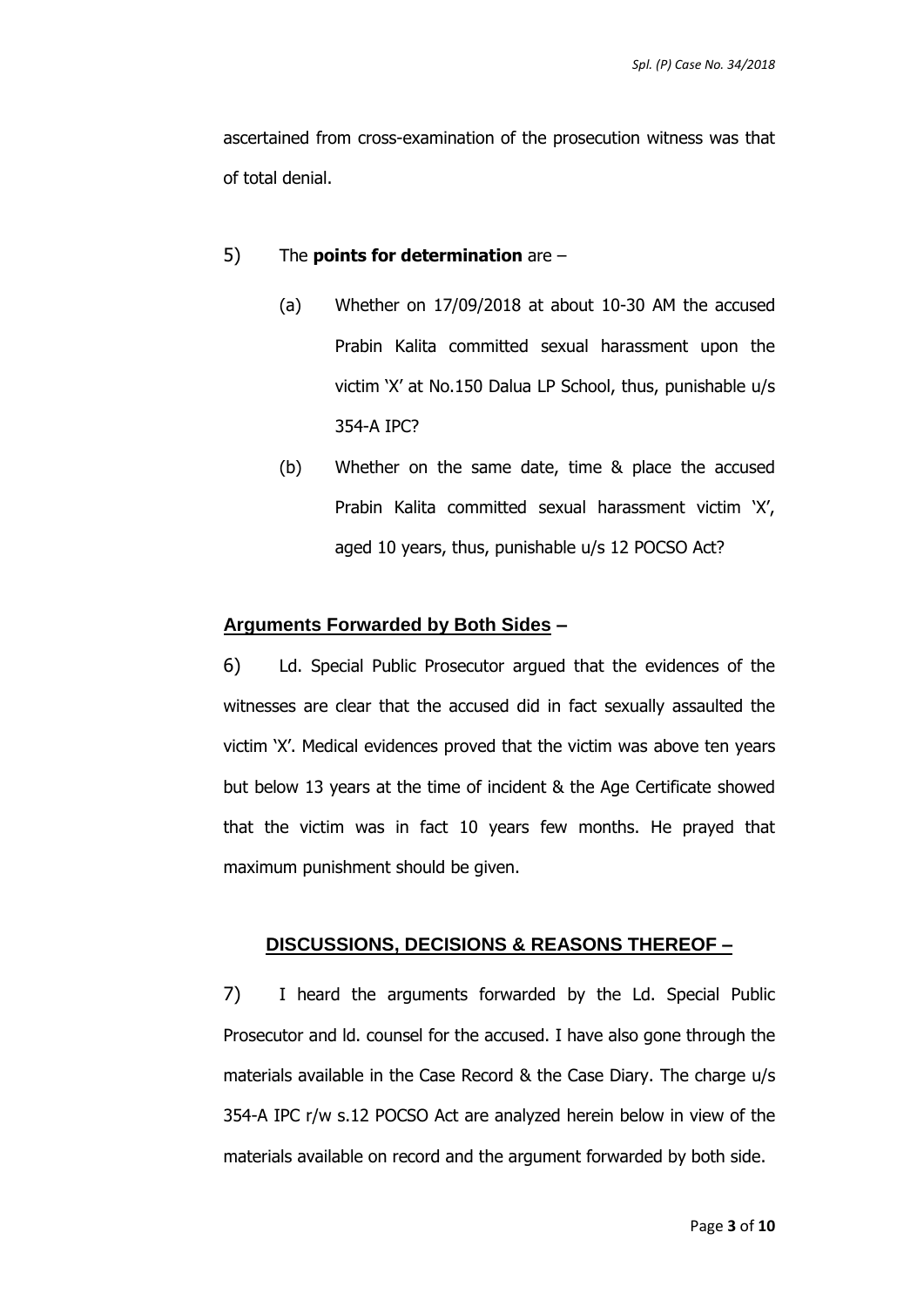8) **To be convicted u/s 354-A IPC it must be proved** that the accused Prabin Kalita committed any of the acts enumerated in s.354A (1) IPC. It reads as follows –

- $(1)$  A man committing any of the following acts—
	- (i) physical contact and advances involving unwelcome and explicit sexual overtures; or
	- (ii) a demand or request for sexual favours; or
	- (iii) showing pornography against the will of a woman; or
	- (iv) making sexually coloured remarks, shall be guilty of the offence of sexual harassment

On the other hand, **to be convicted u/s 12 POCSO Act it must be proved** that the victim 'X' was a child at the time of incident & that the accused Prabin Kalita committed sexual harassment upon her. S.2 (1) (d) POCSO Act defines child as "...any person below the age of eighteen years." **S.11 POCSO Act defines 'sexual harassment'** as follows –

> A person is said to commit sexual harassment upon a child when such person with sexual intent -

- i. utters any word or makes any sound, or makes any gesture or exhibits any object or part of body with the intention that such word or sound shall be heard, or such gesture or object or part of body shall be seen by the child; or
- ii. makes a child exhibit his body or any part of his body so as it is seen by such person or any other person; or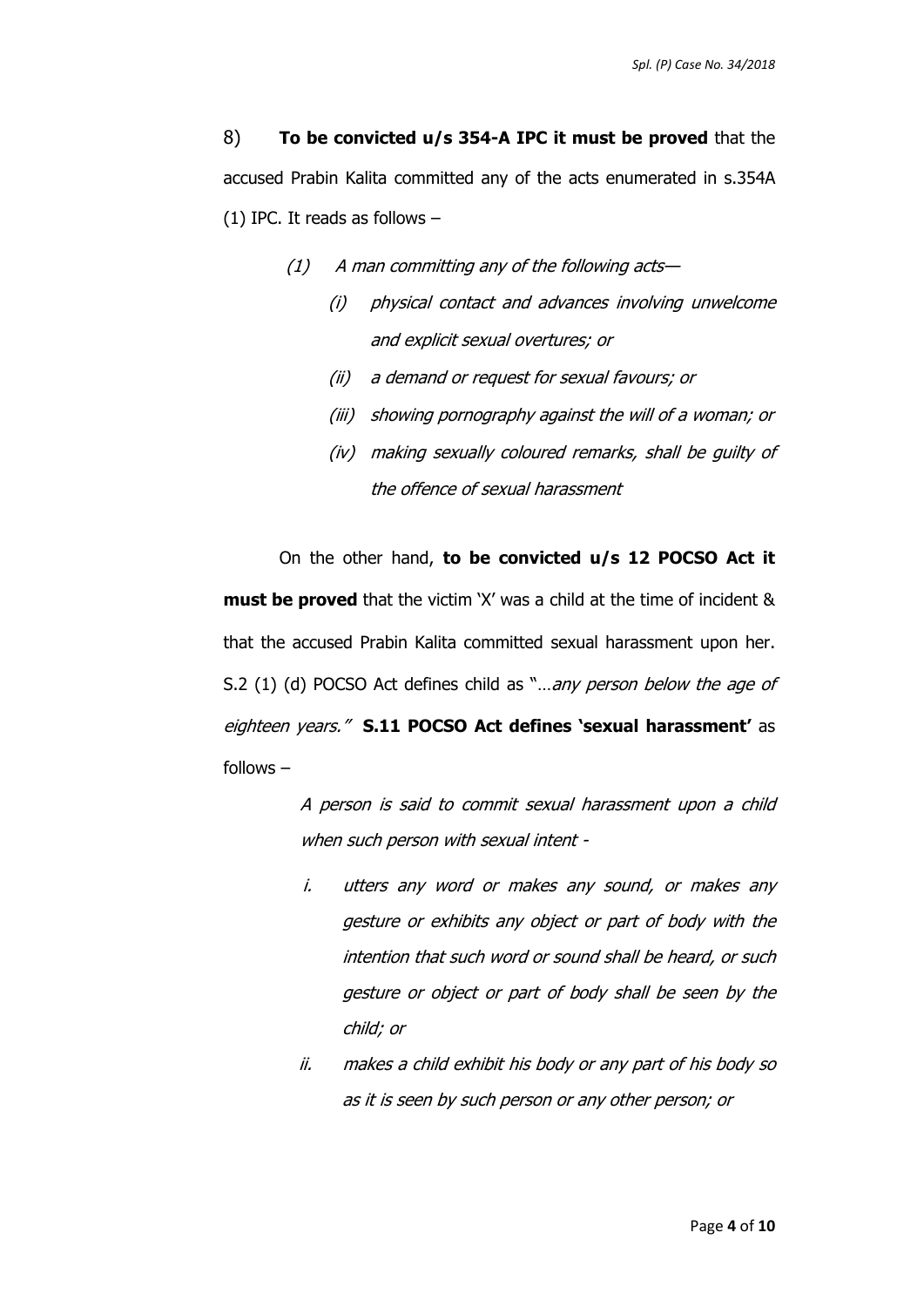- iii. shows any object to a child in any form or media for pornographic purposes; or
- iv. repeatedly or constantly follows or watches or contacts a child either directly or through electronic, digital or any other means; or
- v. threatens to use, in any form of media, a real or fabricated depiction through electronic, film or digital or any other mode, of any part of the body of the child or the involvement of the child in a sexual act; or
- vi. entices a child for pornographic purposes or gives gratification therefore.

9) Keeping the above parameters in mind, the evidences of the witnesses and documentary evidences are analyzed. The evidence of the victim being of paramount importance, her evidence is  $1<sup>st</sup>$  analyzed. The **victim 'X' deposed as PW2**. Considering her age, the Court put general questions to ascertain her capacity to adduce evidence, and once satisfied, the evidence of PW2 was recorded. Furthermore, the victim/PW2 being about 10-years-old, no oath was administered upon her. PW2/victim deposed that the informant is her aunt and the accused is the headmaster of her school. On the date of the incident, on instruction of the accused, the students were cleaning the school for Viswakarma Puja. The victim, Pragyan & Dhritismita were cleaning the veranda. After taking the accused's permission they left the school. During cross-examination victim/PW2 deposed that the accused never misbehaved with her. She also stated that she doesn't remember what she stated before the magistrate when her statement u/s 164 CrPC was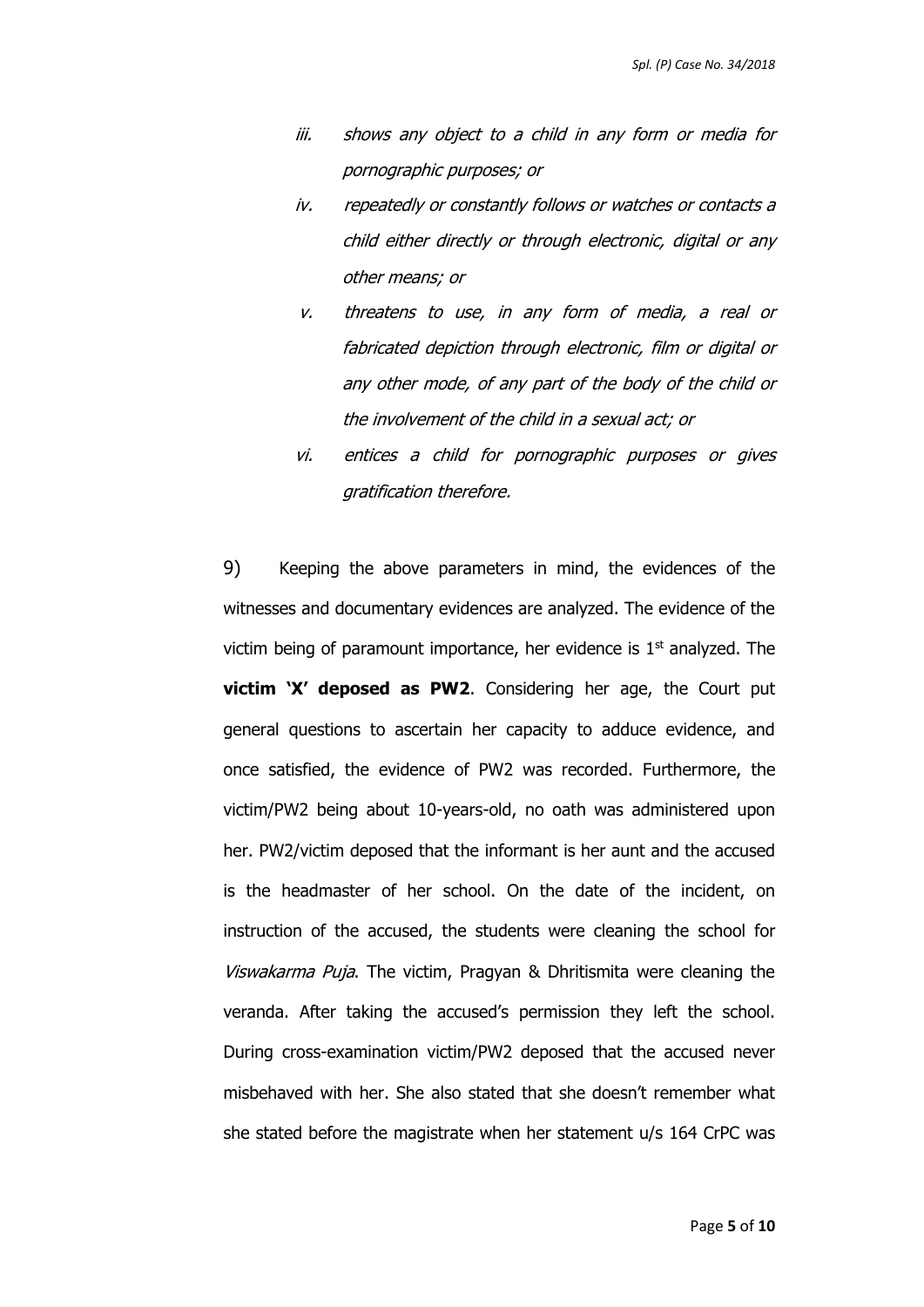recorded. Thus, evidence of the victim/PW2 is completely silent about the accused committing any sexual harassment on her and rather she deposed that the accused didn't misbehave with her.

10) The informant **Niva Talukdar deposed as PW1**. She stated that on the day of the incident she went to the school to bring bvack the victim from the *Viswakarma Puja*. However, the public present there told her that the accused held the victim's hand during the puja and instigated her to lodged the case. Hence, PW1 lodged the case. PW1/informant is completely silent regarding the accused committing any sexual harassment to the victim. Furthermore, evidence of PW1 doesn't support her FIR. In the FIR she claimed that she went to the school because the victim came home crying and told that the accused sexually harassed her, however, during her evidence PW1 stated that she went to the school to collect the victim. Hence, I'm of the opinion that the informant is not a reliable witness.

11) **Dhritismita Kalita deposed as PW4** and she is a child witness. She was present with the victim 'X' on the date & time of incident. She corroborated the evidence of victim/PW2 that on instruction of the accused the students were cleaning the school & the victim & Dhritismita were cleaning the veranda. After taking the accused's permission they left the school. Thus, her evidence is also completely silent regarding any sexual harassment by the accused. On the other hand, **PW9 Pragyan Kalita,** who is also a child witness, deposed that he was playing harmonium in the school when the accused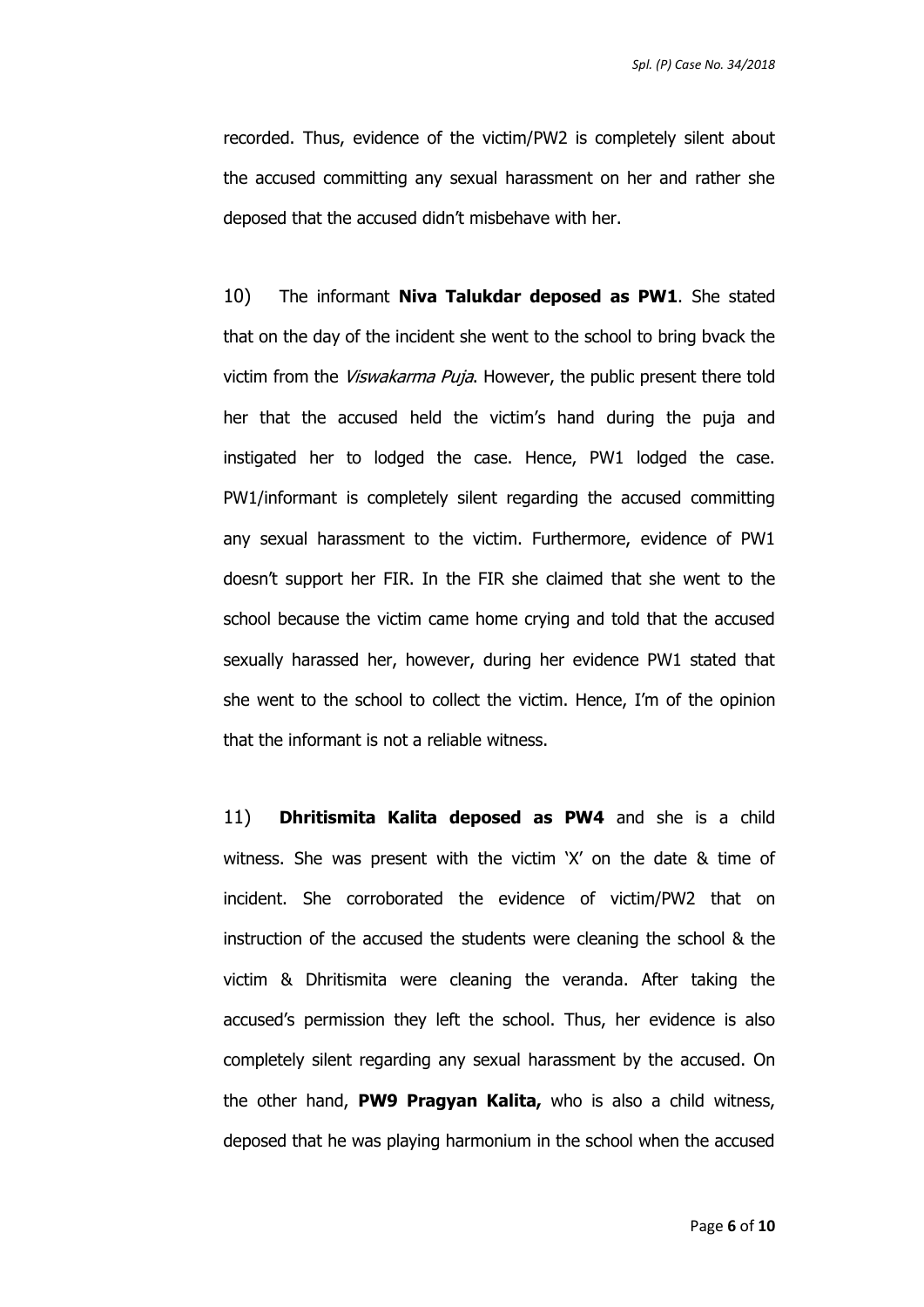displayed his penis to the victim. PW9 also deposed that at the time of the incident the PW4 was also present in the room. Though the evidence of PW9 is clear & precise, however, it didn't find corroboration from the victim/PW2 herself or from the other alleged eye-witness PW4.

12) **PW5 Homen Bharali** & **PW7 Ranju Kalita** is a hearsay witness & doesn't know anything about the incident, except the fact that the accused asked the victim & few other students to leave school after sometime. **PW10 Padma Kalita** deposed that he heard from villagers that the accused displayed his penis to the victim. However, PW10 being a hearsay witness, his evidence becomes irrelevant. Pertinent to mention that during his cross-examination PW10 mentioned that there was a village meeting where it revealed that the allegation against the accused is false.

13) On the other hand, **PW6 Sabina Kalita** claimed that she heard the informant/PW1 accusing the accused of some bad gestures to the victim. **PW8 Monika Bharali** deposed that she heard from PW1 that the accused had displayed his penis to the victim. However, PW1 didn't corroborate the evidences of these two witnesses, even though they claimed PW1 told them about the incident. Hence, their evidence remained uncorroborated.

14) Thus, what can be understood from the above evidences is that, there was an incident in the village where PW1 did levy the allegation on the accused that he sexually harassed the victim/PW2. However, during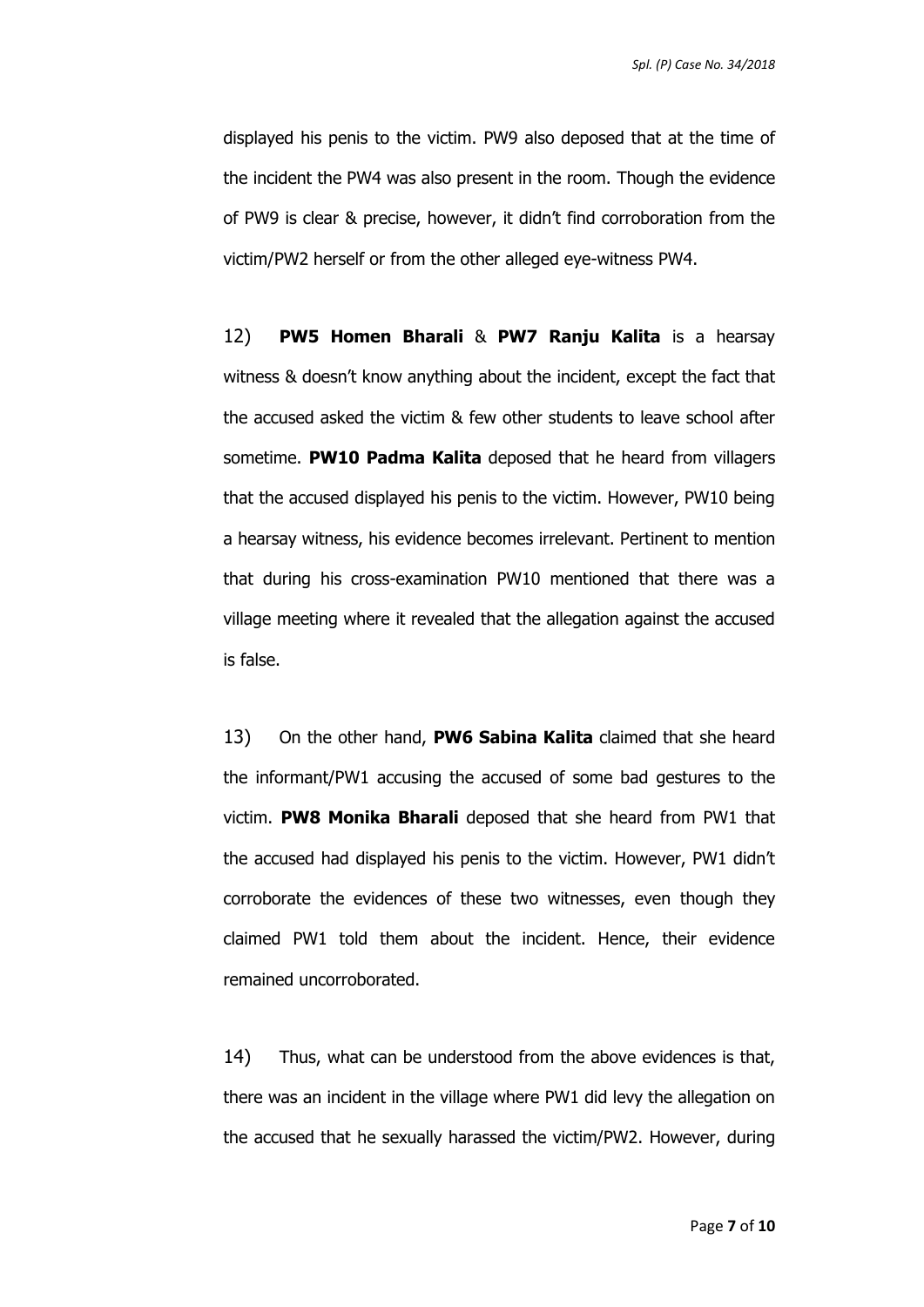evidence both PW1 & PW2 exonerated the accused. Though, eyewitness PW9 Pragyan Kalita supported the original claim of the prosecution, however, when the informant & the victim is absolutely silent regarding the same and exonerated the accused, PW9's evidence loses its value. Hence, it is held that **prosecution failed to prove the charges against the accused Prabin Kalita u/s 354-A IPC r/w s.12 POCSO Act beyond all reasonable doubt.**

#### **ORDER**

15) Thus, in view of the discussions made in the prior paragraphs it is held that the accused is not guilty u/s 354-A IPC r/w s.12 POCSO Act. **Accused Prabin Kalita is acquitted on benefit of doubt and set at liberty**. Bail bond is cancelled and the bailor discharged.

Zimma, if any, is made absolute.

A copy of the judgment be forwarded to the learned District Magistrate, Nalbari, as provided u/s 365 CrPC.

Let the case record be consigned to record room after completing the formalities.

Given under my hand and seal of this Court on this the **10th day of June'2020.** 

> **(Smti Munmun B.Sarma)** Special Judge (POCSO), Nalbari

> > Page **8** of **10**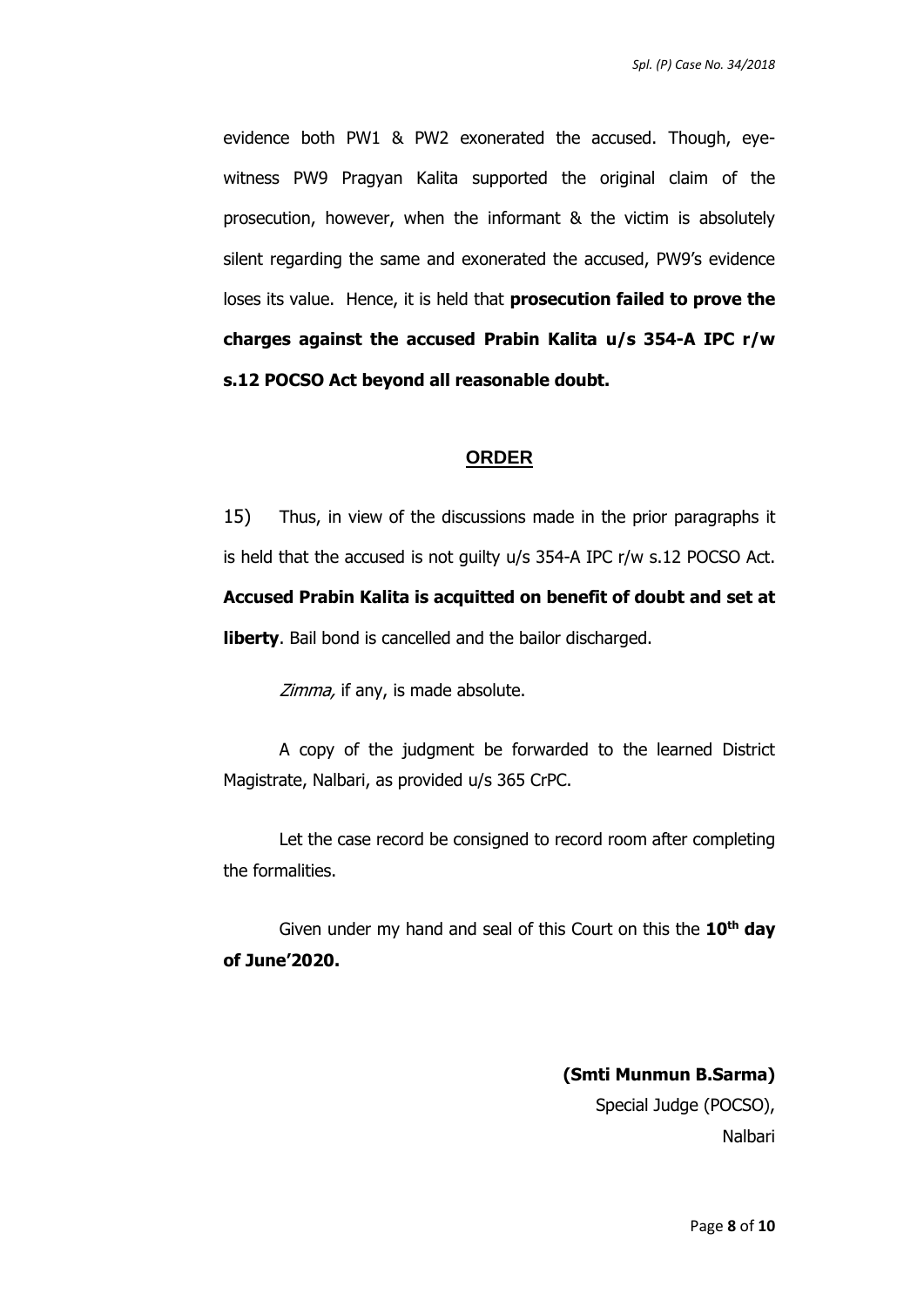#### **APPENDIX**

#### (A) **Prosecution Witnesses:**

- a) PW1 Smti Niva Talukdar (Informant)
- b) PW2 'X' (Victim)
- c) PW3 Dr. Urmi Devi Choudhury (Medical Officer)
- d) PW4 Ms. Dhritismita Kalita
- e) PW5 Sri Homen Bharali
- f) PW6 Smti Sabina Kalita
- g) PW7 Smti Ranju Kalita
- h) PW8 Smti Monika Bharali
- i) PW9 Mst. Pragyan Kalita
- j) PW10 Sri Padma Kalita
- k) PW11 Sri Arup Pathak (IO)

#### (B) **Prosecution Exhibits:**

- a) Ext.  $1 FIR$
- b) Ext.1 (1) Signature of PW1 Smti Niva Talukdar (Informant)
- c) Ext.1 (2) Signature of PW11 Sri Arup Pathak (IO)
- d) Ext.2 Statement u/s 164 CrPC of Victim/PW2
- e) Ext.2(1) and 5(4) Signatures of PW-2 (Victim)
- f) Ext.3 Medical Report
- g) Ext.3 (1) & (2) Signature of Dr. Urmi Devi Choudhury (MO)
- h) Ext.4 Lab Report
- i) Ext.5 USG Examination Report
- j) Ext.6 X-ray Report